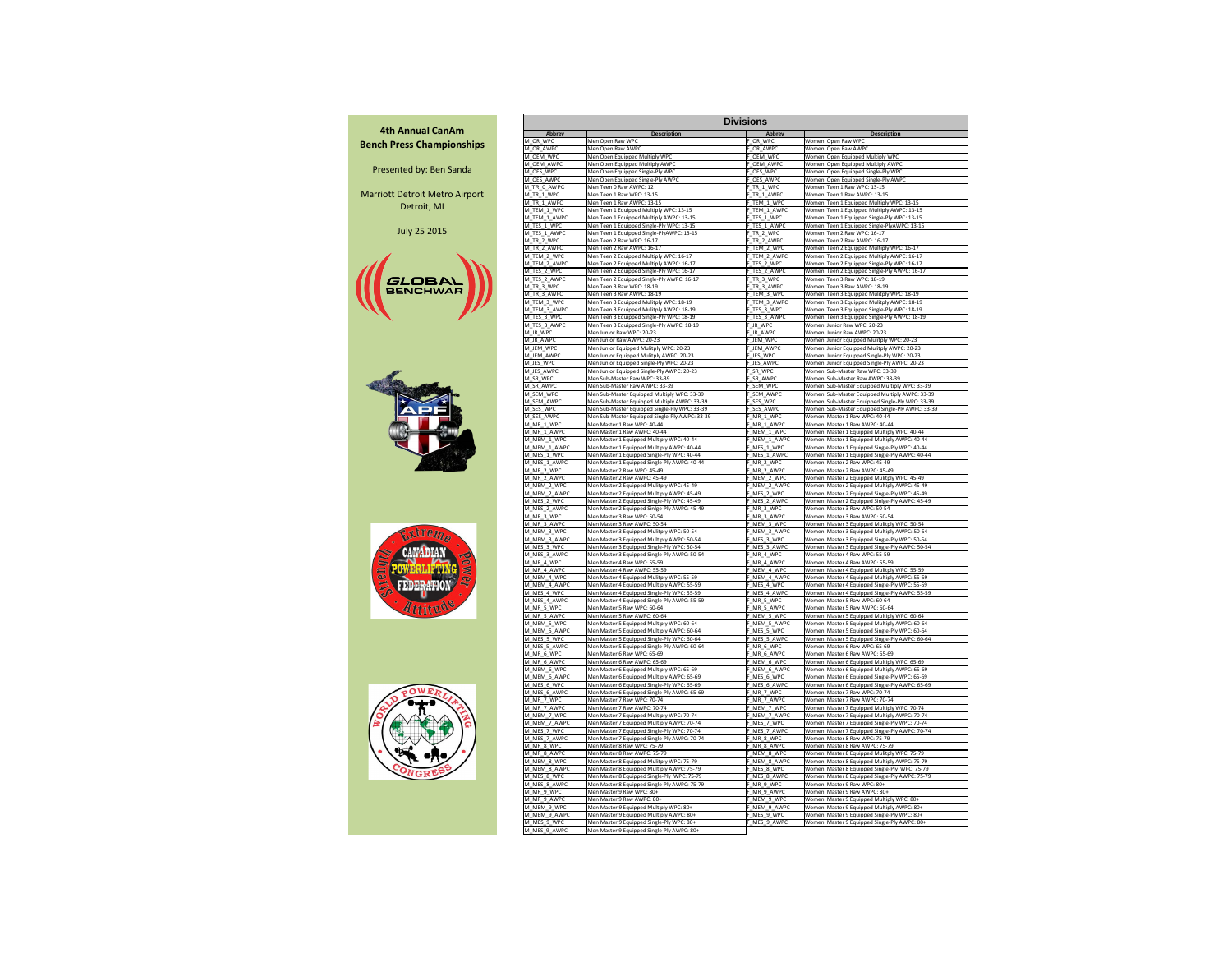## 25-Jul-15

| <b>Name</b>      | Age | <b>Div</b>      | BWt (Kg) | WtCls (Kg) | Glossbrenner | <b>Bench 1</b> | Bench 2  | Bench 3  | Bench 4  | <b>Best Bench</b> | <b>Coeff Score</b> | Age & Coeff | <b>PI-Div-WtCl</b> | Team                              | <b>Notes</b>       |
|------------------|-----|-----------------|----------|------------|--------------|----------------|----------|----------|----------|-------------------|--------------------|-------------|--------------------|-----------------------------------|--------------------|
| Coleman, Jenny   | 38  | OES_AWPC        | 54.6     | 56         | 1.0653       | 77.5           | $-82.5$  | $-82.5$  |          | 77.5              | 82.5608            | 0.0000      | 1-F_OES_AWPC-56    | USA - Flint Barbell Club          | Female Best Lifter |
| Creedon, Steve   | 51  | M MEM 3 WPC     | 88.2     | 90         | 0.6189       | $-160$         | 165      | $-170$   |          | 165               | 102.1103           | 117.1205    | 1-M MEM 3 WPC-90   | USA - Michigan Barbell            |                    |
| Dufour, Ed       |     | 41 M_MEM_1_AWPC | 109.2    | 110        | 0.5637       | 250            | 258      | $-265$   |          | 258               | 145.4217           | 146.8759    | 1-M_MEM_1_AWPC-110 | <b>CAN</b>                        |                    |
| Francis, Randy   |     | 60 M MEM 5 WPC  | 81.2     | 82.5       | 0.6513       | 190            | 198      | 200.5    | $-202.5$ | 200.5             | 130.5857           | 174.9848    | 1-M_MEM_5_WPC-82.5 | USA - Exile Barbell               |                    |
| Hunt, Paul       |     | 46 M MES 2 AWPC | 100      | 100        | 0.5813       | 160            | 167.5    | $-182.5$ |          | 167.5             | 97.3678            | 103.9888    | 1-M_MES_2_AWPC-100 | <b>USA</b>                        |                    |
| Johnston, Jeff   |     | 36   M_SEM_WPC  | 89.5     | 90         | 0.6138       | 235            | 240      | 250.5    | 255      | 250.5             | 153.7444           | 0.0000      | 1-M_SEM_WPC-90     | USA - XXX Powerlifting            |                    |
| McNett, Jayson   |     | 34 M OEM WPC    | 151.6    | <b>SHW</b> | 0.5219       | $-365$         | $-392.5$ | $-397.5$ |          |                   | 0.0000             | 0.0000      |                    | USA - Animal House                |                    |
| Murphy, Dave     |     | 60 M MES 5 WPC  | 111.4    | 125        | 0.5606       | 242.5          | 250      | $-252.5$ |          | 250               | 140.1500           | 187.8010    | 1-M_MES_5_WPC-125  | USA - Lift At Mecca/ZenZen        | Mens Best Lifter   |
| Randall, Michael |     | M OES WPC       | 88       | 90         | 0.6197       | $-285$         | $-300$   | 300      | $-315$   | 300               | 185.9100           | 0.0000      | 1-M OES WPC-90     | USA - Overkill                    |                    |
| Stone, Eric      |     | 32 M_OEM_AWPC   | 74.6     | 75.        | 0.6913       | 170            | 187.5    | $-192.5$ |          | 187.5             | 129.6094           | 0.0000      | 1-M_OEM_AWPC-75    | USA - Team Stone/2XL Powerlifting |                    |
| Wagoner, Nate    |     | 21 M JES AWPC   | 88.8     | 90         | 0.6165       | 165            | 172.5    | 177.5    |          | 177.5             | 109.4199           | 0.0000      | 1-M JES AWPC-90    | USA - Flint Barbell Club          |                    |
| Wetenhall, Jim   | 60  | M_MES_5_WPC     | 122.5    | 125        | 0.5483       | $-155$         | $-155$   | $-155$   |          |                   | 0.0000             | 0.0000      |                    | <b>IUSA</b>                       |                    |

## 25-Jul-15

| <b>Name</b>      | Age | <b>Div</b>   | BWt (Kg) | WtCls (Kg) | Glossbrenner | <b>Bench 1</b> | Bench <sub>2</sub> | Bench 3   | Bench 4   | <b>Best Bench</b> | <b>Coeff Score</b> | Age & Coeff | <b>PI-Div-WtCl</b> | Team                              | <b>Notes</b>       |
|------------------|-----|--------------|----------|------------|--------------|----------------|--------------------|-----------|-----------|-------------------|--------------------|-------------|--------------------|-----------------------------------|--------------------|
| Coleman, Jenny   | 38  | OES AWPC     | 54.6     | 56         | 1.0653       | 170.86         | $-181.88$          | $-181.88$ | 0.00      | 170.86            | 82.5608            | 0.0000      | 1-F OES AWPC-56    | USA - Flint Barbell Club          | Female Best Lifter |
| Creedon, Steve   | 51  | M MEM 3 WPC  | 88.2     | 90         | 0.6189       | $-352.74$      | 363.76             | $-374.78$ | 0.00      | 363.76            | 102.1103           | 117.1205    | 1-M MEM 3 WPC-90   | USA - Michigan Barbell            |                    |
| Dufour, Ed       |     | M MEM 1 AWPC | 109.2    | 110        | 0.5637       | 551.15         | 568.79             | $-584.22$ | 0.00      | 568.79            | 145.4217           | 146.8759    | 1-M MEM 1 AWPC-110 | CAN                               |                    |
| Francis, Randy   | 60  | M_MEM_5_WPC  | 81.2     | 82.5       | 0.6513       | 418.87         | 436.51             | 442.02    | $-446.43$ | 442.02            | 130.5857           | 174.9848    | 1-M_MEM_5_WPC-82.5 | USA - Exile Barbell               |                    |
| Hunt, Paul       | 46  | M MES 2 AWPC | 100      | 100        | 0.5813       | 352.74         | 369.27             | $-402.34$ | 0.00      | 369.27            | 97.3678            | 103.9888    | 1-M_MES_2_AWPC-100 | <b>USA</b>                        |                    |
| Johnston, Jeff   | 36  | M SEM WPC    | 89.5     | 90         | 0.6138       | 518.08         | 529.10             | 552.25    | 562.17    | 552.25            | 153.7444           | 0.0000      | 1-M SEM WPC-90     | USA - XXX Powerlifting            |                    |
| McNett, Jayson   | 34  | M OEM WPC    | 151.6    | <b>SHW</b> | 0.5219       | $-804.68$      | $-865.31$          | $-876.33$ | 0.00      | 0.00              | 0.0000             | 0.0000      |                    | USA - Animal House                |                    |
| Murphy, Dave     | 60  | M_MES_5_WPC  | 111.4    | 125        | 0.5606       | 534.62         | 551.15             | $-556.66$ | 0.00      | 551.15            | 140.1500           | 187.8010    | 1-M_MES_5_WPC-125  | USA - Lift At Mecca/ZenZen        | Mens Best Lifter   |
| Randall, Michael | 30  | M OES WPC    | 88       | 90         | 0.6197       | $-628.31$      | $-661.38$          | 661.38    | $-694.45$ | 661.38            | 185.9100           | 0.0000      | 1-M OES WPC-90     | USA - Overkill                    |                    |
| Stone, Eric      | 32  | M OEM AWPC   | 74.6     | 75         | 0.6913       | 374.78         | 413.36             | $-424.39$ | 0.00      | 413.36            | 129.6094           | 0.0000      | 1-M_OEM_AWPC-75    | USA - Team Stone/2XL Powerlifting |                    |
| Wagoner, Nate    | 21  | M JES AWPC   | 88.8     | 90         | 0.6165       | 363.76         | 380.29             | 391.32    | 0.00      | 391.32            | 109.4199           | 0.0000      | 1-M JES AWPC-90    | USA - Flint Barbell Club          |                    |
| Wetenhall, Jim   | 60  | M_MES_5_WPC  | 122.5    | 125        | 0.5483       | $-341.71$      | $-341.71$          | $-341.71$ | 0.00      | 0.00              | 0.0000             | 0.0000      |                    | <b>USA</b>                        |                    |

# 4th Annual CanAm Bench Press - Equipped - Kg Results

# 4th Annual CanAm Bench Press - Equipped - Lb Results